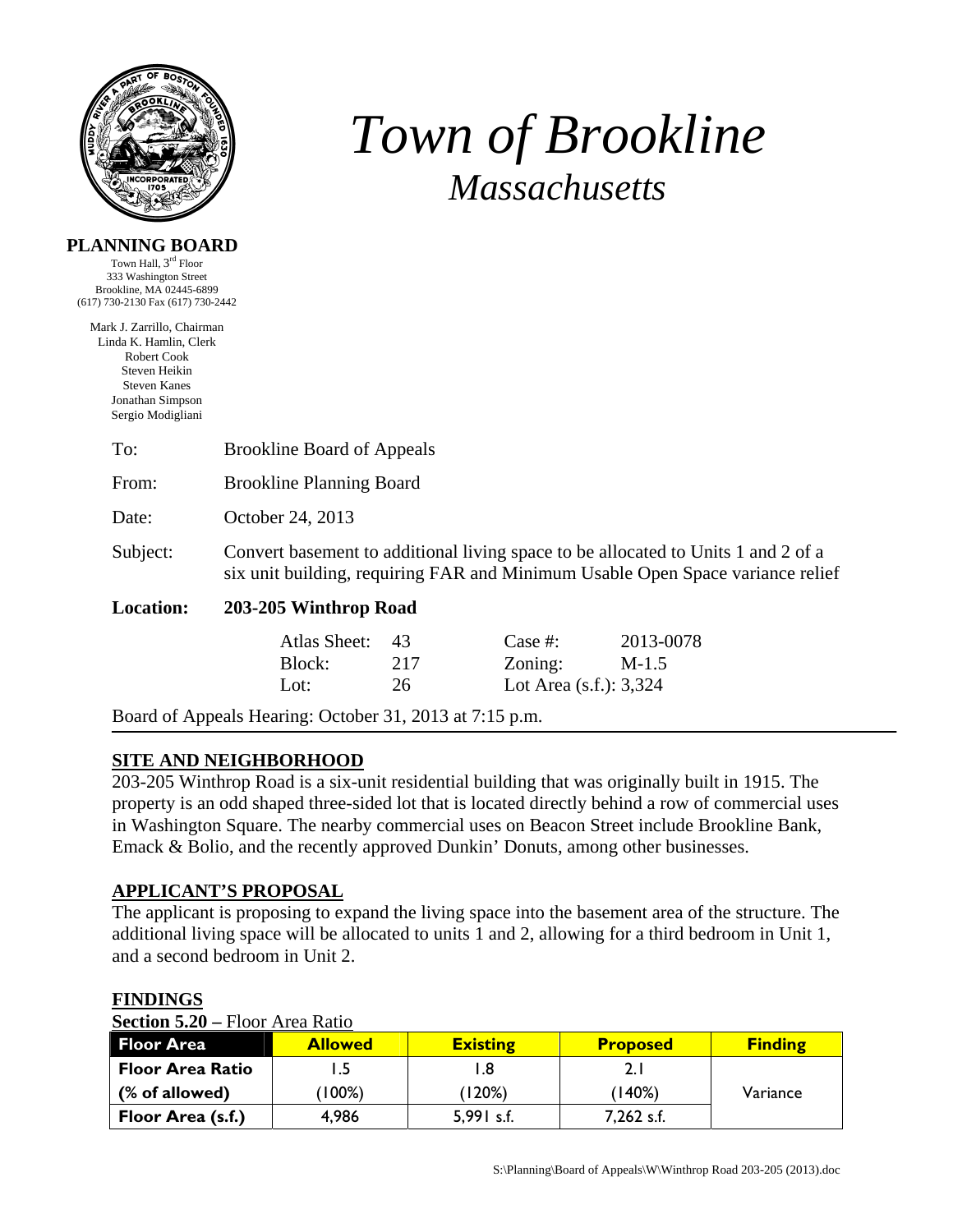| <b>Section 5.91 – Minimum Usable Open Space</b> |  |  |  |
|-------------------------------------------------|--|--|--|
|                                                 |  |  |  |

| <b>Proposed Open Space</b> | <b>Required/Allowed   Existing   Proposed</b> |            |          | <b>Relief</b> |
|----------------------------|-----------------------------------------------|------------|----------|---------------|
| Usable Open Space          | 1089 s.f.                                     | $629$ s.f. | 629 s.f. | Variance      |

#### **Section 8.02.2 – Alteration or Extension**

A special permit is required to alter a pre-existing non-conforming structure.

# **PLANNING BOARD COMMENTS**

The Planning Board does not object to the expansion into the basement to add living space to the two first floor residential units. However, the applicant must demonstrate that the requirements for a variance are met for exceeding the allowed FAR and being deficient in the amount of provided usable open space. The Planning Board does not anticipate a negative impact on neighboring properties or to the neighborhood at large.

**Therefore should the Board of Appeals find that the proposal meets the statutory requirements for a variance, the Planning Board recommends approval of the plans by Jonathan Raisz, dated 8/20/2013, and the site plan by Design Consultants, Inc., dated 4/10/13, subject to the following conditions:** 

- 1. Prior to issuance of a building permit, a final floor plans and a final site plan shall be submitted to the Assistant Director for Regulatory Planning for review and approval.
- 2. Prior to issuance of a building permit, the applicant shall submit to the Building Commissioner for review and approval for conformance to the Board of Appeals decision: 1) a final site plan, stamped and signed by a registered engineer or land surveyor; 2) final elevations stamped and signed by a registered engineer or architect; and 3) evidence that the Board of Appeals decision has been recorded at the Registry of Deeds.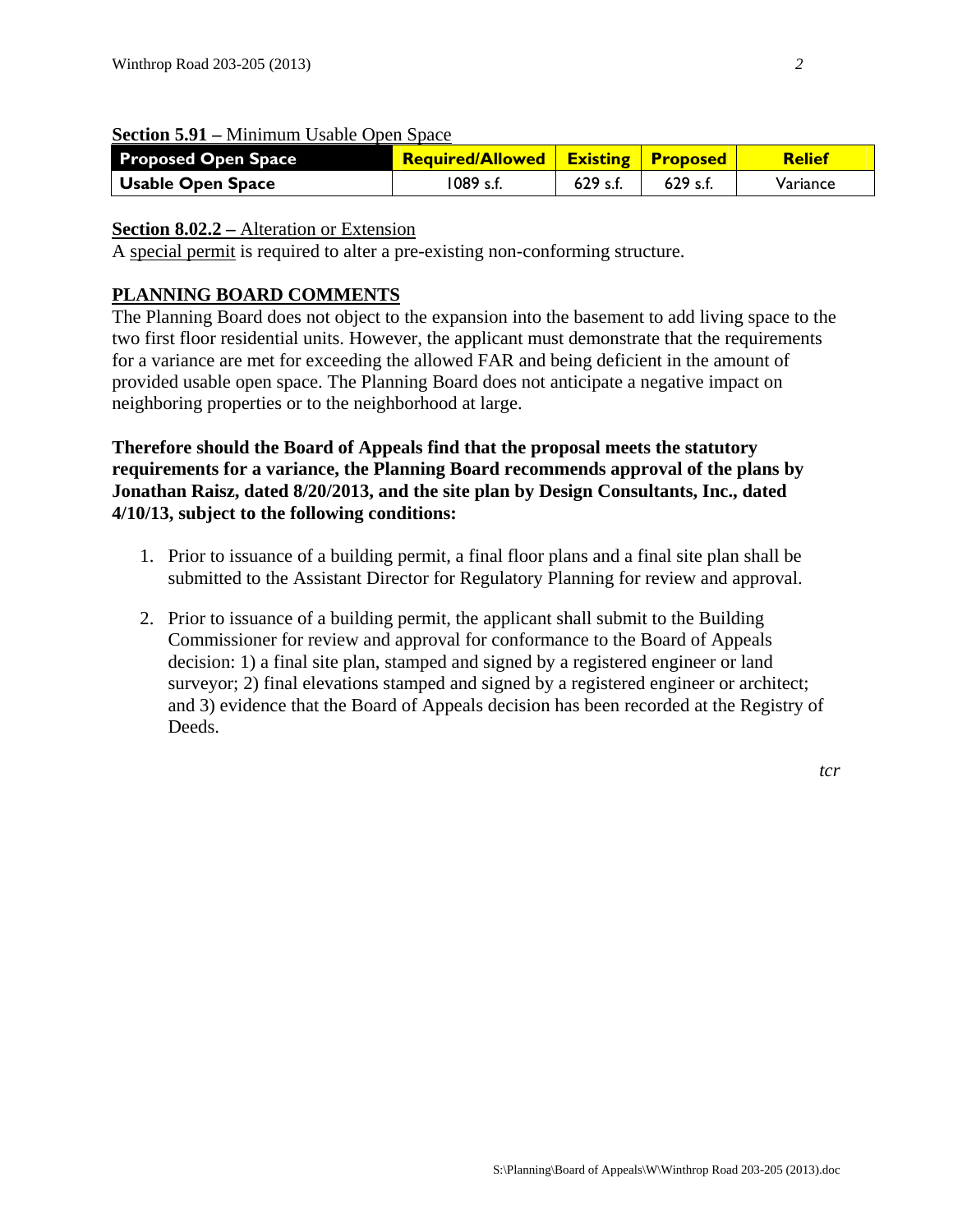

Front Façade



Side Yard (right side)